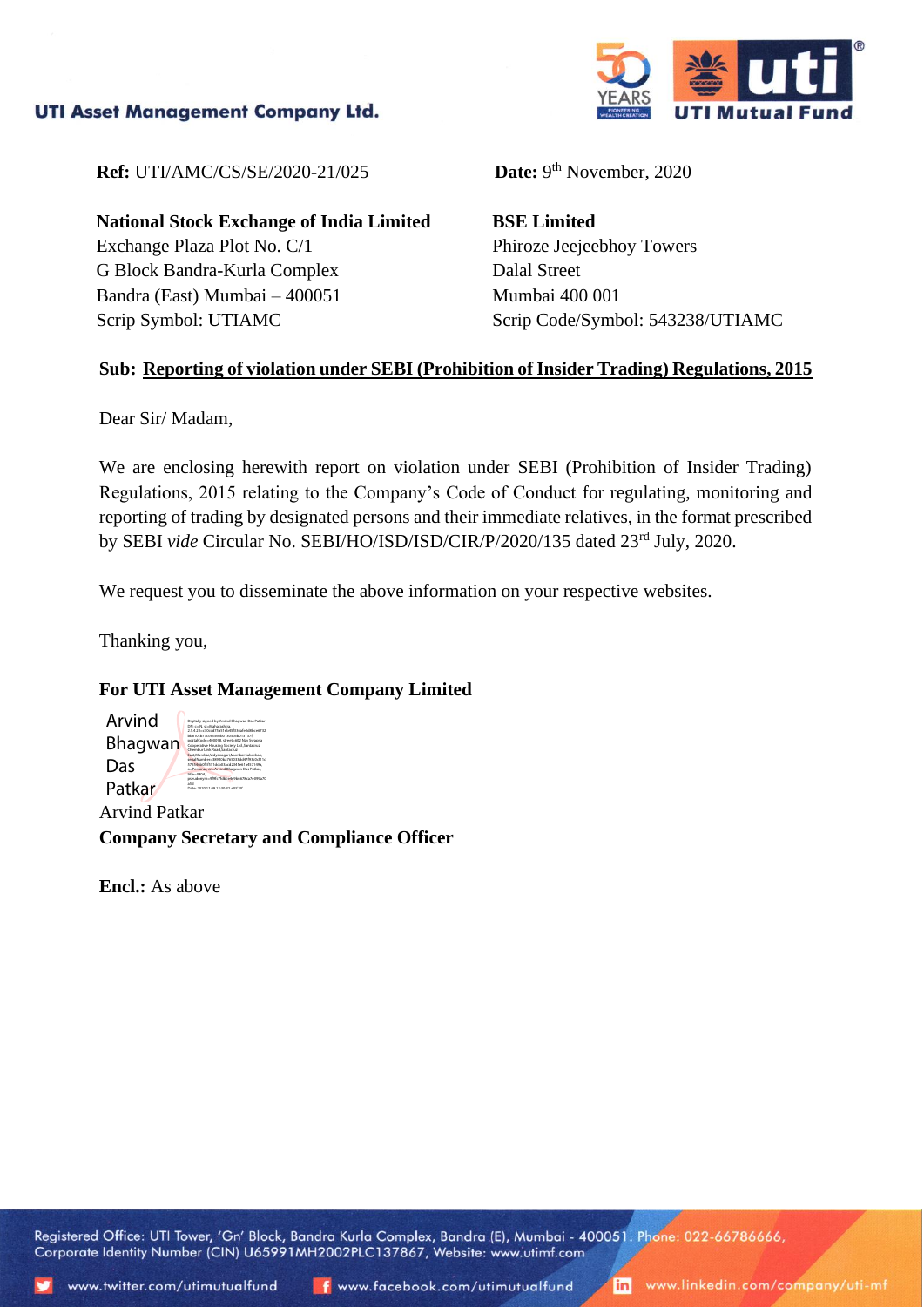



## Form E

SEBI (Prohibition of Insider Trading) Regulations, 2015 read with SEBI Circular dated 23rd July, 2020 Report for violations related to Code of Conduct under SEBI (Prohibition of lnsider Trading) Regulations 2015.

| Sr. No.        | Particulars                                                                                                                                             | Details                                             |  |  |
|----------------|---------------------------------------------------------------------------------------------------------------------------------------------------------|-----------------------------------------------------|--|--|
| 1              | Name of the listed company/ Intermediary/Fiduciary                                                                                                      | UTI Asset Management Company<br>Ltd.                |  |  |
| $\overline{2}$ | Please tick appropriate checkbox Reporting<br>in capacity of:<br><b>VEListed Company</b><br>$\Box$ Intermediary<br>$\Box$ Fiduciary                     | <b>Listed Company</b>                               |  |  |
|                | A. Details of Designated Person (DP)                                                                                                                    |                                                     |  |  |
|                | Name of the DP<br>i.                                                                                                                                    | Mr Avinash Talegaonkar                              |  |  |
|                | PAN of the DP<br>ii.                                                                                                                                    | AADPT0242Q                                          |  |  |
|                | Designation of DP<br>iii.                                                                                                                               | Vice President                                      |  |  |
|                | Functional Role of DP<br>iv.                                                                                                                            | Team member Legal department                        |  |  |
|                | Whether DP is Promoter or belongs to Promoter Group<br>V.                                                                                               | No                                                  |  |  |
|                | B. If Reporting is for immediate relative of DP                                                                                                         |                                                     |  |  |
|                | Name of the immediate relative of DP<br>i.                                                                                                              | <b>NA</b>                                           |  |  |
|                | PAN of the immediate relative of DP<br>ii.                                                                                                              | <b>NA</b>                                           |  |  |
|                | C. Details of transaction(s)                                                                                                                            |                                                     |  |  |
|                | Name of the scrip<br>i.                                                                                                                                 | Equity share of UTI Aset<br>Management Company ltd. |  |  |
|                | No of shares traded and value (Rs.) (Date-wise)<br>ii.                                                                                                  | 500 shares - Value Rs.2,60,190                      |  |  |
|                | D. In case value of trade(s) is more than Rs.10 lacs in a calendar quarter                                                                              |                                                     |  |  |
|                | Date of intimation of trades (s) by concerned DP /promoter NA<br>i.<br>/promoter group of Company under regulation 7 of SEBI<br>(PIT) Regulations, 2015 |                                                     |  |  |
|                | Date of intimation of trades(s) by Company to stock<br>ii.<br>exchanges under regulation 7 of SEBI (PIT) Regulations,<br>2015                           | <b>NA</b>                                           |  |  |
| 4              | Details of violations observed under Code of Conduct                                                                                                    | Trade done in Trading window<br>closure period      |  |  |

Registered Office: UTI Tower, 'Gn' Block, Bandra Kurla Complex, Bandra (E), Mumbai - 40005<mark>1. Pho</mark>ne: 022-66786666, Corporate Identity Number (CIN) U65991MH2002PLC137867, Website: www.utimf.com

www.twitter.com/utimutualfund | twww.facebook.com/utimutualfund | in www.linkedin.com/company/uti-mf

 $\triangle$